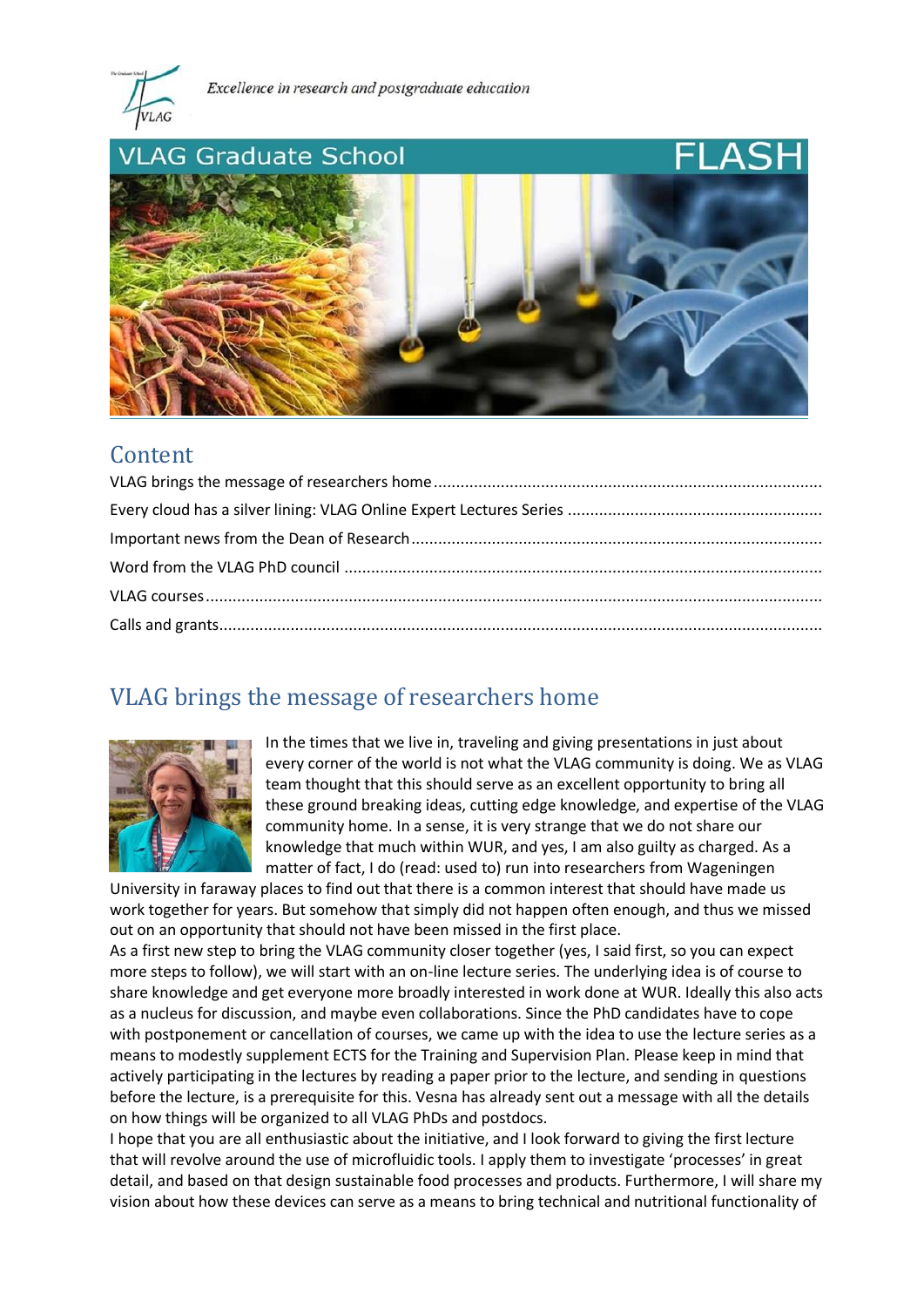food together, and how both researchers interested in fundamental and applied sciences can contribute to this.

It is a challenge to bring this message that I have presented at ICEF (a very large food conference) home to a community with a very diverse background in disciplines. At the same time, I feel that it is my duty (a very nice one) to share what I know, and make that information accessible since it is my very strong opinion that researchers should always be curious about what others do, and take inspiration from that for their own work. I love crazy ideas, so if that is what I create in your minds, I have done what I have set out to do, and would also like to help you further explore what is possible. For now, stay safe and stay healthy.

Kind regards, also on behalf of the entire VLAG team, Prof Karin Schroën, Scientific Director VLAG

# <span id="page-1-0"></span>Every cloud has a silver lining: VLAG Online Expert Lectures Series

It seems like forever since the last memory of normality at the Campus, namely the Dies celebration of our University on March 9th. Nevertheless, the last 10 weeks induced many good things as well; our sense of compassion, creativity and resilience. Among other developments, a few ideas for VLAG activities that we had envisaged but were not quite ready to actually implement, turned into reality. Thanks to the VLAG Board members who volunteered to kick-off a series of live online expert lectures we have scheduled a few events in May and June and we will continue to do so in the coming months. Please visit the [registration page](https://vlag.crs.wur.nl/courses/details/404/) and register separately for all lectures you would like to attend.

### <span id="page-1-1"></span>Important news from the Dean of Research

On May 12th the Dean of Research has informed all PhD thesis supervisors on the following changes:

- The PhD education budget to attend postgraduate courses and other relevant scientific events has increased to €3,500 for all PhD candidates that started this year (January 1st, 2020 onwards)
- New PhD candidates can come to Wageningen again from August 1st onwards. Once in Wageningen, the safety rules, regulations, and guidelines for working at WUR facilities must be strictly adhered to.
- Clarity regarding English proficiency: New PhD candidates must provide internationally recognised, certified proof of their **English proficiency** before the start of the PhD programme. This clear rule is in power as of 31st August 2020 and applies for the new PhD candidates starting on this date and beyond.

### <span id="page-1-2"></span>Word from the VLAG PhD council



**VLAG PhD COUNCIL** 

Dear fellow PhDs,

We hope that you are doing well in these rather bizarre times. As it seems that things are heading in a positive direction now, we as the VLAG PhD council understand that the situation has affected everyone in a different way. Some are finding it very efficient to work from home, whereas others are experiencing a lack

of motivation or have concerns about the future of their research. That is why we want to stress even more that the VLAG PhD Council is still here and working hard to make sure your experiences and opinions are heard in VLAG and the university. If you have any questions or worries, please [contact us](mailto:PhDcouncil.vlag@wur.nl) so we can try to answer or help you solve it.

We wish you all the best, VLAG PhD Council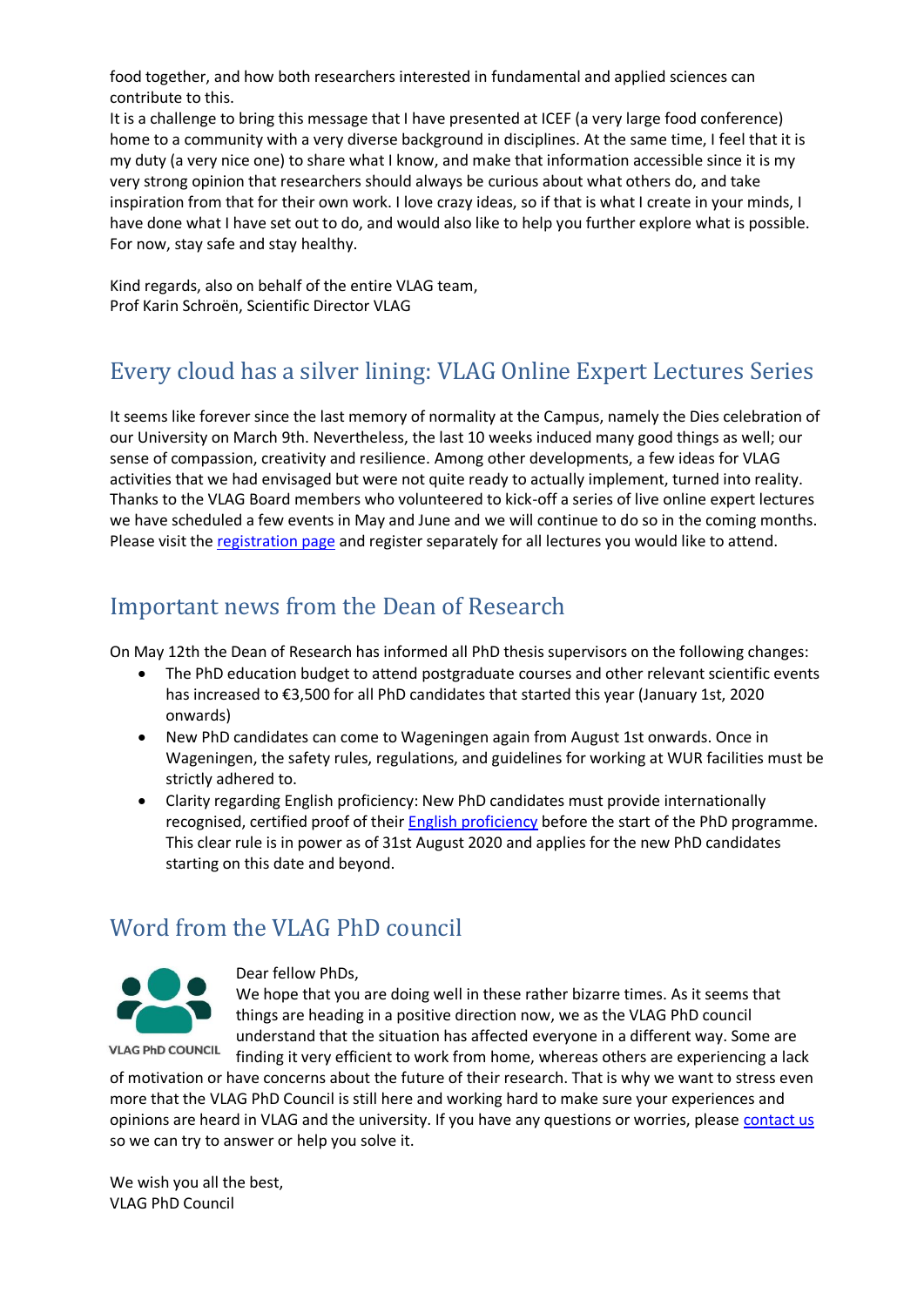## <span id="page-2-0"></span>VLAG courses

#### **Courses open for registration:**

- [Modelling of habitual dietary intake,](https://vlag.crs.wur.nl/courses/details/277/) 12-13 October 2020, Wageningen
- [Food proteins: functionality, modifications and analysis,](https://www.vlaggraduateschool.nl/en/courses/course/Food-Proteins-2020.htm) 9-13 November 2020, Copenhagen

#### **Statistics courses open for registration:**

- [Introduction to R:](https://vlag.crs.wur.nl/courses/details/296/) 18-19 August 2020, Wageningen
- [Applied Statistics:](https://vlag.crs.wur.nl/courses/details/297/) 25, 26, 27 August 2020, Wageningen
- [Chemometrics:](https://vlag.crs.wur.nl/courses/details/298/) 13, 14, 15 October 2020, Wageningen

#### **Other courses planned for 2020-2021:**

- Safety by design, October 2020
- Sensory perception and food preference, 7-10 December 2020
- Advanced Food Analysis, March 2021
- Healthy food design, April/May 2021
- Summer school Glycosciences, June 2021
- Reaction kinetics in food science, July 2021

#### **Wageningen Graduate Schools (WGS) courses**

For a complete overview of all competence, skills and career development training activities, please clic[k here.](https://wgs.crs.wur.nl/courses/details/113/)

## <span id="page-2-1"></span>Calls and grants

#### **VLAG Graduate programme 2021**

Information on the 2021 VLAG Graduate programme can be found in the document on our website which has also been sent to the students via their education programme director. If you know an excellent MSc student who e.g. is planning to do an MSc thesis with you, it might be interesting to discuss this opportunity with her/him. An early start of the literature study for their thesis might be helpful in making it possible to fit the Research Master Cluster course in their study programme. Click [here](https://www.vlaggraduateschool.nl/en/research/VLAG-calls.htm) for more information.

#### **Information session for the support courses and NWO procedure for Veni round 2021**

All researchers interested in applying for an NWO Veni grant in 2021 that will be carried out at Wageningen University can join the course "[Getting on Track with Your Veni Application](https://wgs.crs.wur.nl/courses/details/113/)". More information on the time schedule of the course will become available after NWO announces the deadline for the full proposals. For the domains AES, SSH and ZonMw, submitting a pre-proposal (deadline January 2021) is part of the procedure. For researchers who will submit their proposal to those domains, a short course "[Preparing your Veni pre-proposal](https://wgs.crs.wur.nl/courses/details/314/)" will be organised in October 2020. An (online) information session on these courses and on the NWO procedure will be held on Thursday 25 June 2020 from 15:00-16:30. If you are interested in attending the information session, please send an email to [vlag@wur.nl.](vlag@wur.nl)

#### **The Dr ir Aalt Dijkhuizen Scholarships call**

The dr ir Aalt Dijkhuizen Fund provides scholarships to talented MSc students and PhD candidates and postdoctoral researchers at Wageningen University & Research who would like to visit a leading institute abroad to gain new, high-tech knowledge.

[Applications](https://www.wur.nl/en/Benefactors/Areas-to-support/The-funds-of-the-University-Fund-Wageningen/Contribute-to-talent/Dr.-ir.-Aalt-Dijkhuizen-Fund.htm) for 2020 can be submitted until the 31st of May 2020, 23:59.

#### **ERC starting and ERC consolidator course**